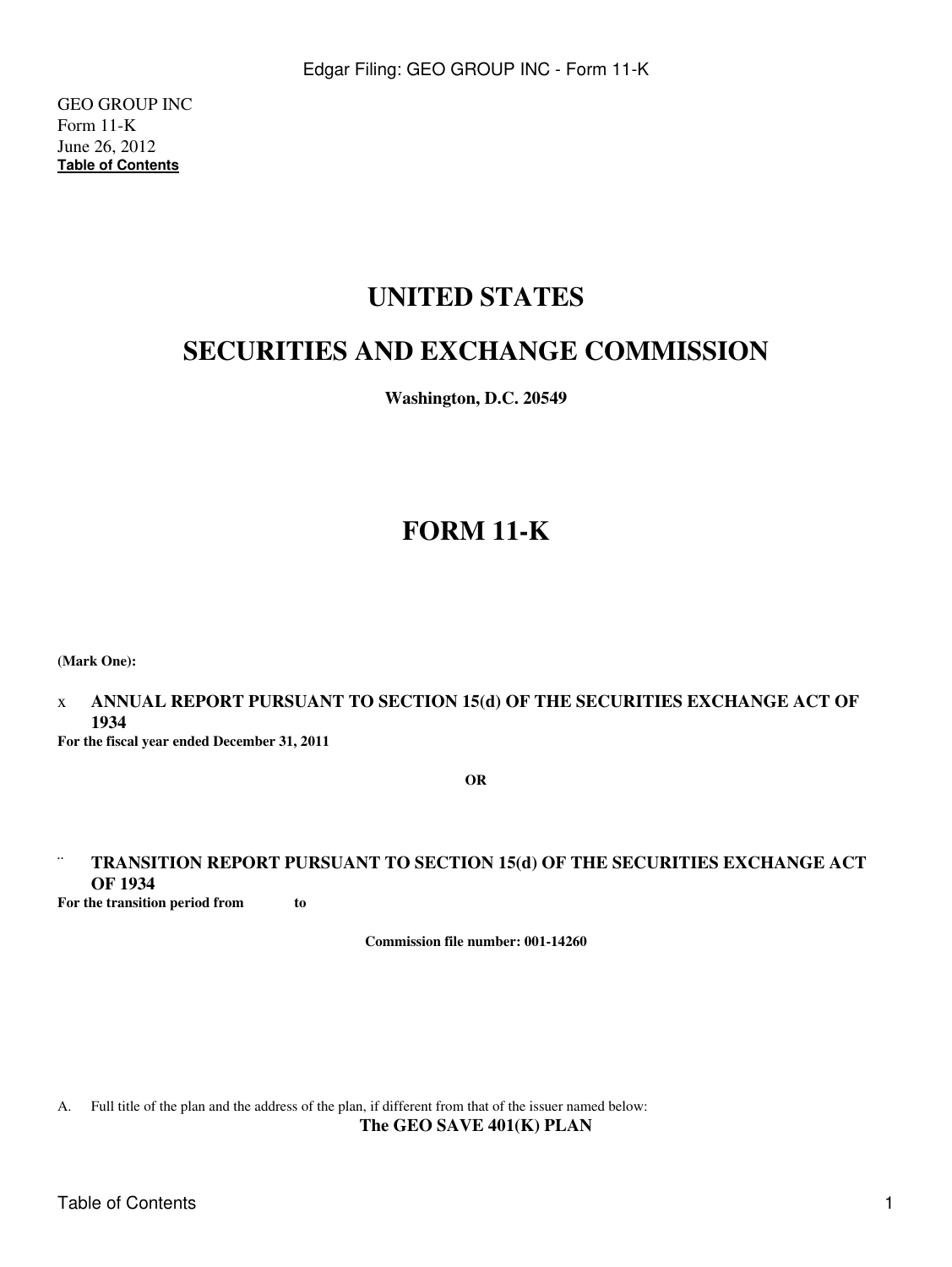### B. Name of issuer of the securities held pursuant to the plan and the address of its principal executive office: **The GEO Group, Inc.**

**One Park Place, 621 NW 53rd Street, Suite 700**

**Boca Raton, Florida 33487**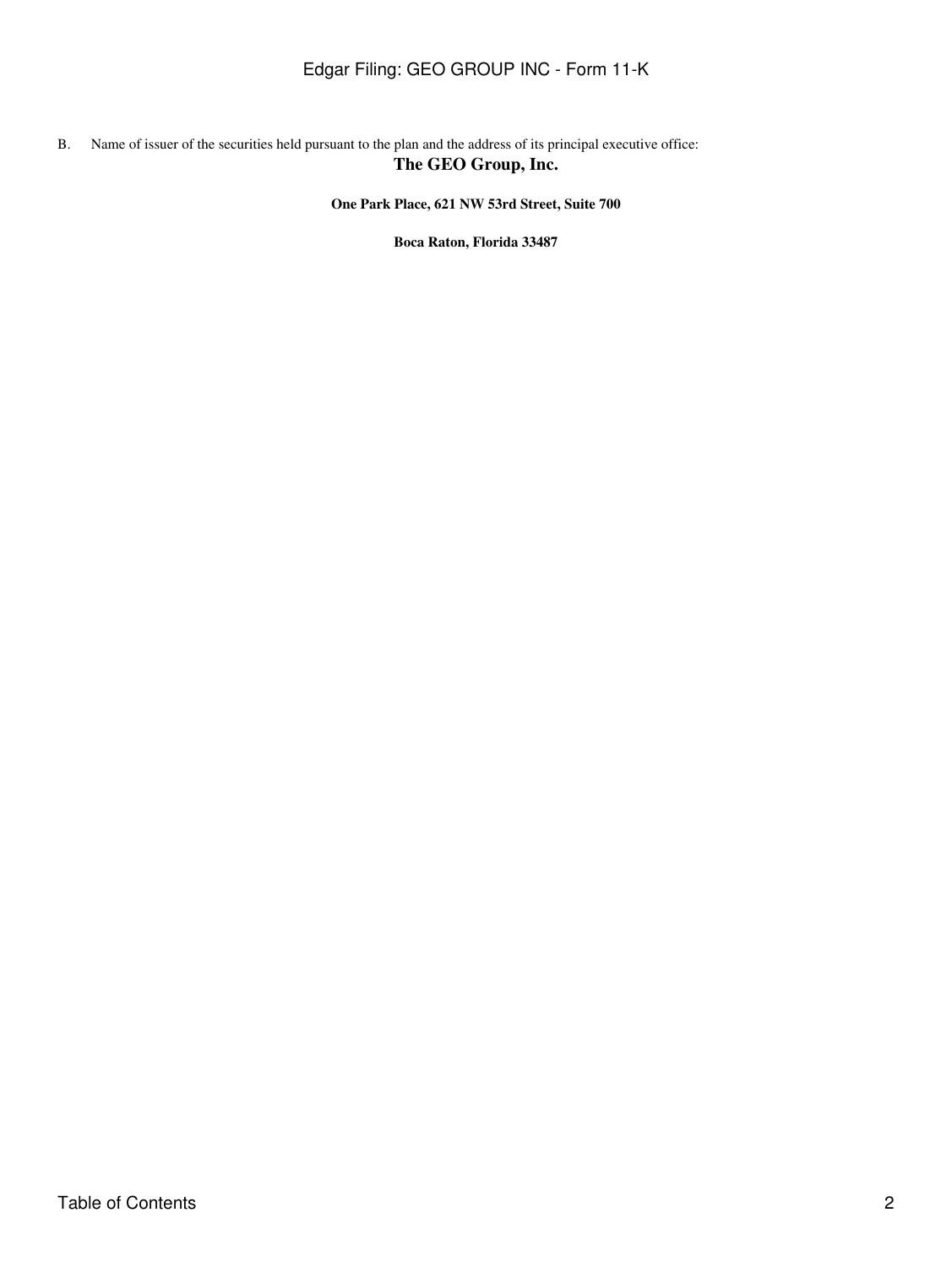### THE GEO SAVE 401(K) PLAN

### TABLE OF CONTENTS

### DECEMBER 31, 2011

<span id="page-2-0"></span>

|                                                               | Page           |
|---------------------------------------------------------------|----------------|
| Report of Independent Registered Public Accounting Firm       |                |
| Financial statements:                                         |                |
| <b>Statements of Net Assets Available for Benefits</b>        | $\overline{4}$ |
| Statement of Changes in Net Assets Available for Benefits     |                |
| Notes to Financial Statements                                 | 6              |
| Supplemental Schedule:                                        |                |
| Schedule H, Line 4i- Schedule of Assets (Held at End of Year) | 13             |
| Signatures                                                    | 14             |
| Exhibit Index                                                 |                |
| Ex-23.1 Consent of Grant Thornton LLP                         | 15             |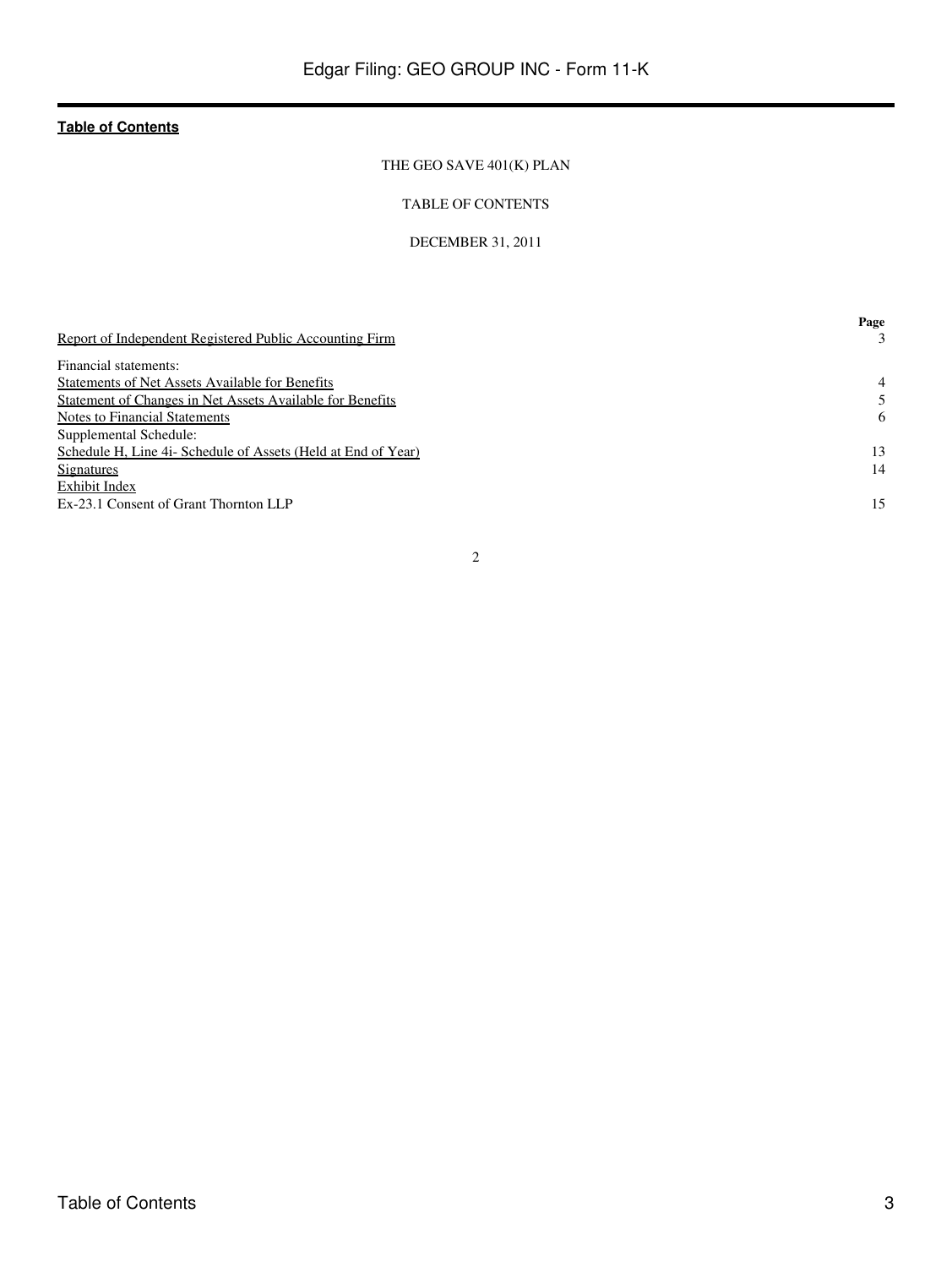### Report of Independent Registered Public Accounting Firm

<span id="page-3-0"></span>To the Corporate Retirement Committee

The GEO Save 401(k) Plan

We have audited the accompanying statements of net assets available for benefits of The GEO Save 401(k) Plan (the Plan) as of December 31, 2011 and 2010 and the related statement of changes in net assets available for benefits for the year ended December 31, 2011. These financial statements are the responsibility of the Plan s management. Our responsibility is to express an opinion on these financial statements based on our audits.

We conducted our audits in accordance with standards of the Public Company Accounting Oversight Board (United States). Those standards require that we plan and perform the audits to obtain reasonable assurance about whether the financial statements are free of material misstatement. The Plan is not required to have, nor were we engaged to perform, an audit of its internal control over financial reporting. Our audits included consideration of internal control over financial reporting as a basis for designing audit procedures that are appropriate in the circumstances, but not for the purpose of expressing an opinion on the effectiveness of the Plans internal control over financial reporting. Accordingly, we express no such opinion. An audit also includes examining, on a test basis, evidence supporting the amounts and disclosures in the financial statements, assessing the accounting principles used and significant estimates made by management, as well as evaluating the overall financial statement presentation. We believe that our audits provide a reasonable basis for our opinion.

In our opinion, the financial statements referred to above present fairly, in all material respects, the net assets available for benefits of The GEO Save 401(k) Plan as of December 31, 2011 and 2010, and the changes in its net assets available for benefits for the year ended December 31, 2011, in conformity with accounting principles generally accepted in the United States of America.

Our audits were conducted for the purpose of forming an opinion on the basic financial statements taken as a whole. The accompanying supplemental schedule of assets (held at end of year) as of December 31, 2011 is presented for the purpose of additional analysis and is not a required part of the basic financial statements, but is supplementary information required by the Department of Labors Rules and Regulations for Reporting and Disclosure under the Employee Retirement Income Security Act of 1974. This supplemental schedule is the responsibility of the Plan s management. This supplemental schedule has been subjected to the auditing procedures applied in the audit of the basic 2011 financial statements and, in our opinion, is fairly stated in all material respects in relation to the basic 2011 financial statements taken as a whole.

/s/ Grant Thornton LLP

Miami, Florida

June 26, 2012

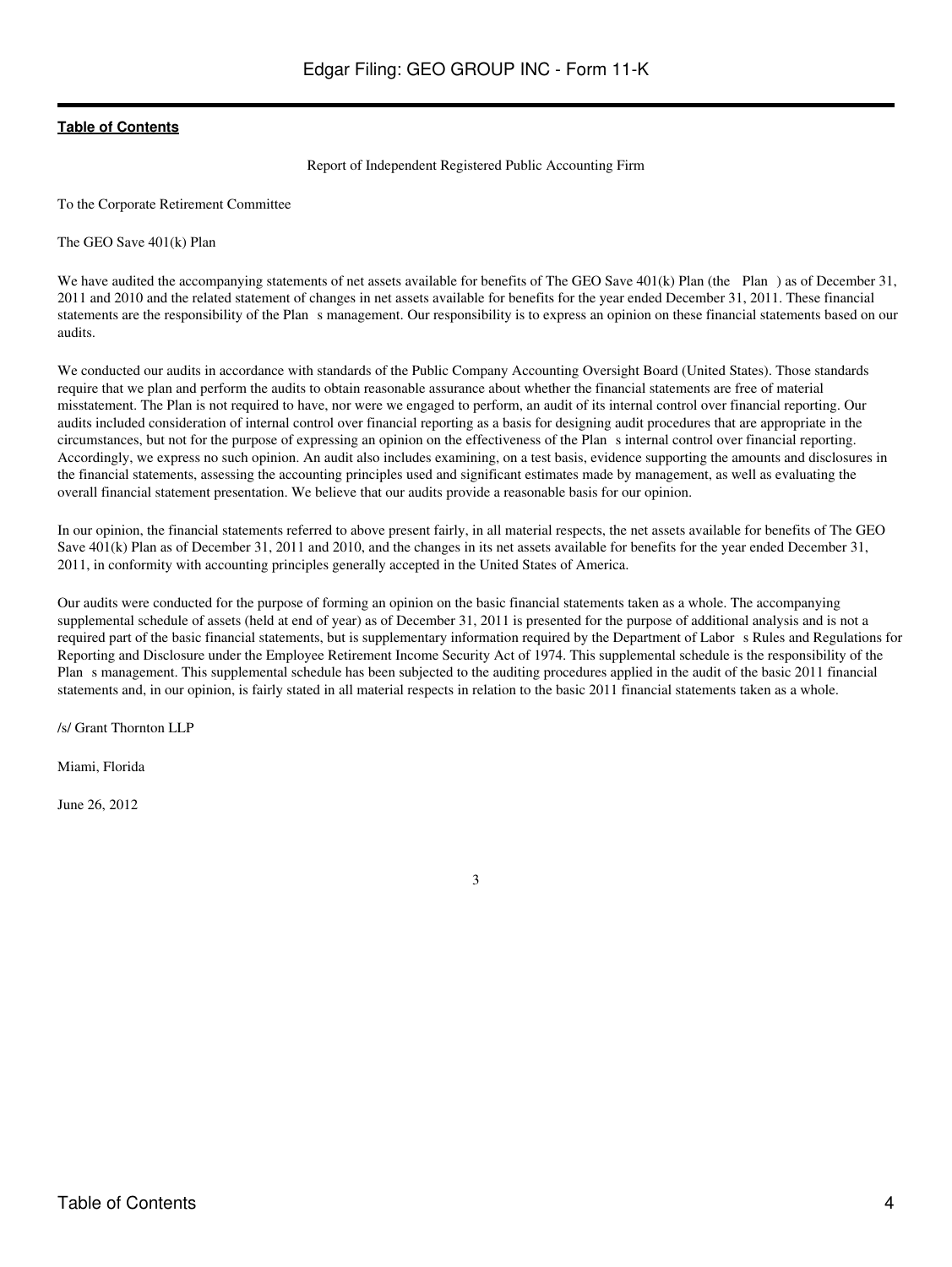### THE GEO SAVE 401(K) PLAN

### Statements of Net Assets Available for Benefits

<span id="page-4-0"></span>

|                                                                                                            | December 31, |              |
|------------------------------------------------------------------------------------------------------------|--------------|--------------|
|                                                                                                            | 2011         | 2010         |
| <b>Assets</b>                                                                                              |              |              |
| Investments, at fair value:                                                                                |              |              |
| Separate account guaranteed interest contract                                                              | \$19,734,968 | \$18,088,466 |
| Mutual funds                                                                                               | 44,114,397   | 37,097,104   |
| Pooled separate accounts                                                                                   |              | 7,269,531    |
| The GEO Group, Inc. common stock                                                                           | 4,222,682    | 6,355,910    |
|                                                                                                            | 68,072,047   | 68,811,011   |
| Receivables:                                                                                               |              |              |
| Notes receivable from participants                                                                         | 4,814,123    | 4,094,275    |
| Liabilities:                                                                                               |              |              |
| Corrective distribution payable                                                                            |              | (118,000)    |
|                                                                                                            |              |              |
| Net assets available for benefits, at fair value                                                           | 72,886,170   | 72,787,286   |
| Adjustment from fair value to contract value for interest in separate account guaranteed interest contract |              |              |
| relating to fully benefit-responsive investment contract                                                   | (858, 479)   | (302, 188)   |
| Net assets available for benefits                                                                          | \$72,027,691 | \$72,485,098 |

See notes to financial statements.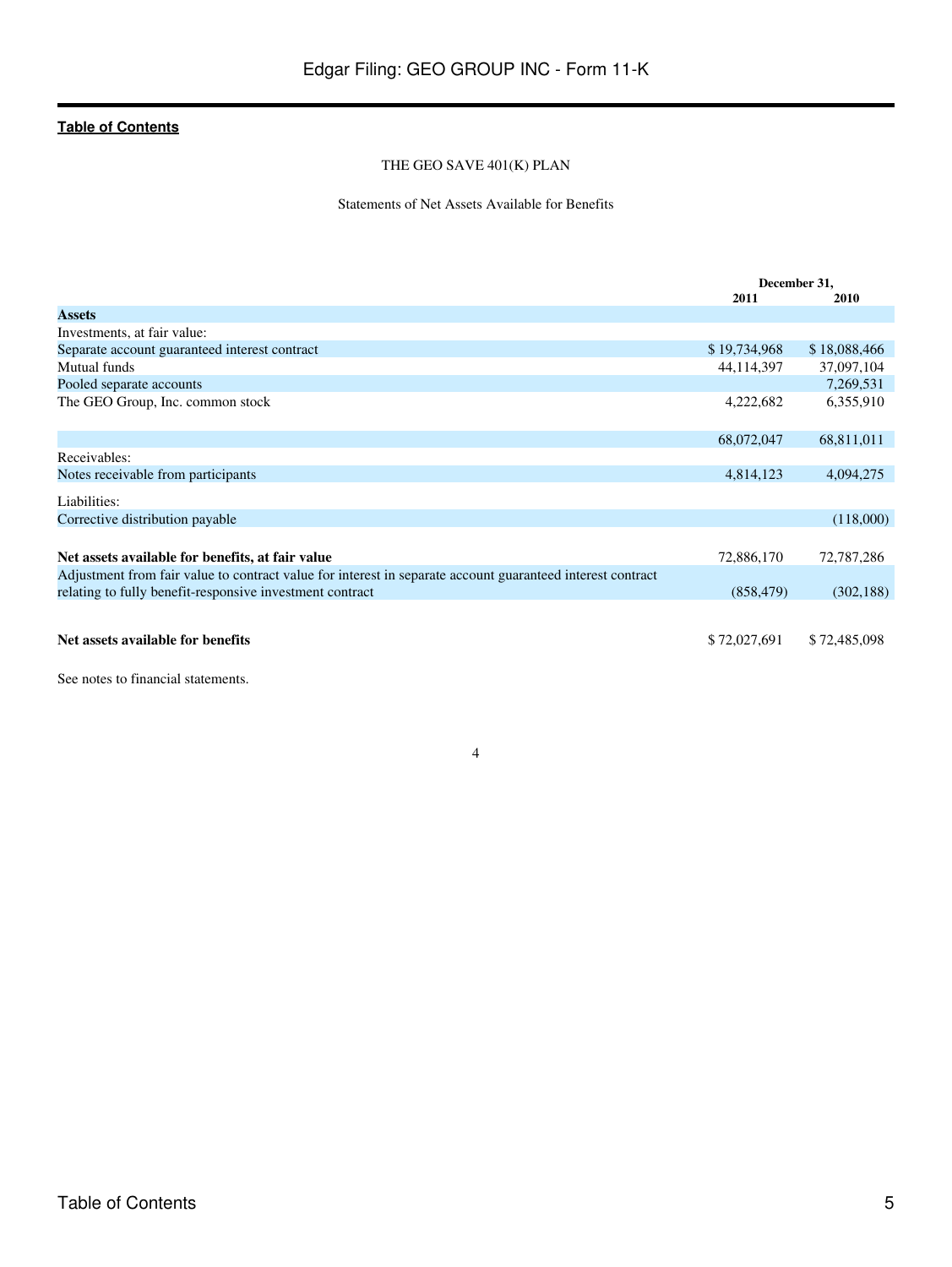### THE GEO SAVE 401(K) PLAN

Statement of Changes in Net Assets Available for Benefits

<span id="page-5-0"></span>

|                                                      | For the Year         |
|------------------------------------------------------|----------------------|
|                                                      | Ended                |
|                                                      | December 31,<br>2011 |
| <b>Additions to net assets attributed to:</b>        |                      |
| Investment income:                                   |                      |
| Interest and dividends                               | 1,917,134<br>\$      |
| Interest on notes receivable from participants       | 197,302              |
| Contributions:                                       |                      |
| Participant                                          | 8,965,023            |
| Employer                                             | 2,962,227            |
| Rollover                                             | 945,325              |
| <b>Total contributions</b>                           | 12,872,575           |
| <b>Total additions</b>                               | 14,987,011           |
| Deductions from net assets attributed to:            |                      |
| Net depreciation in fair value of investments        | (5,549,861)          |
| Benefits paid to participants                        | (9,694,770)          |
| Administrative expenses                              | (199, 787)           |
| <b>Total deductions</b>                              | (15, 444, 418)       |
| Net decrease in net assets available for benefits    | (457, 407)           |
| Net assets available for benefits, beginning of year | 72,485,098           |
| Net assets available for benefits, end of year       | \$72,027,691         |
| See notes to financial statements.                   |                      |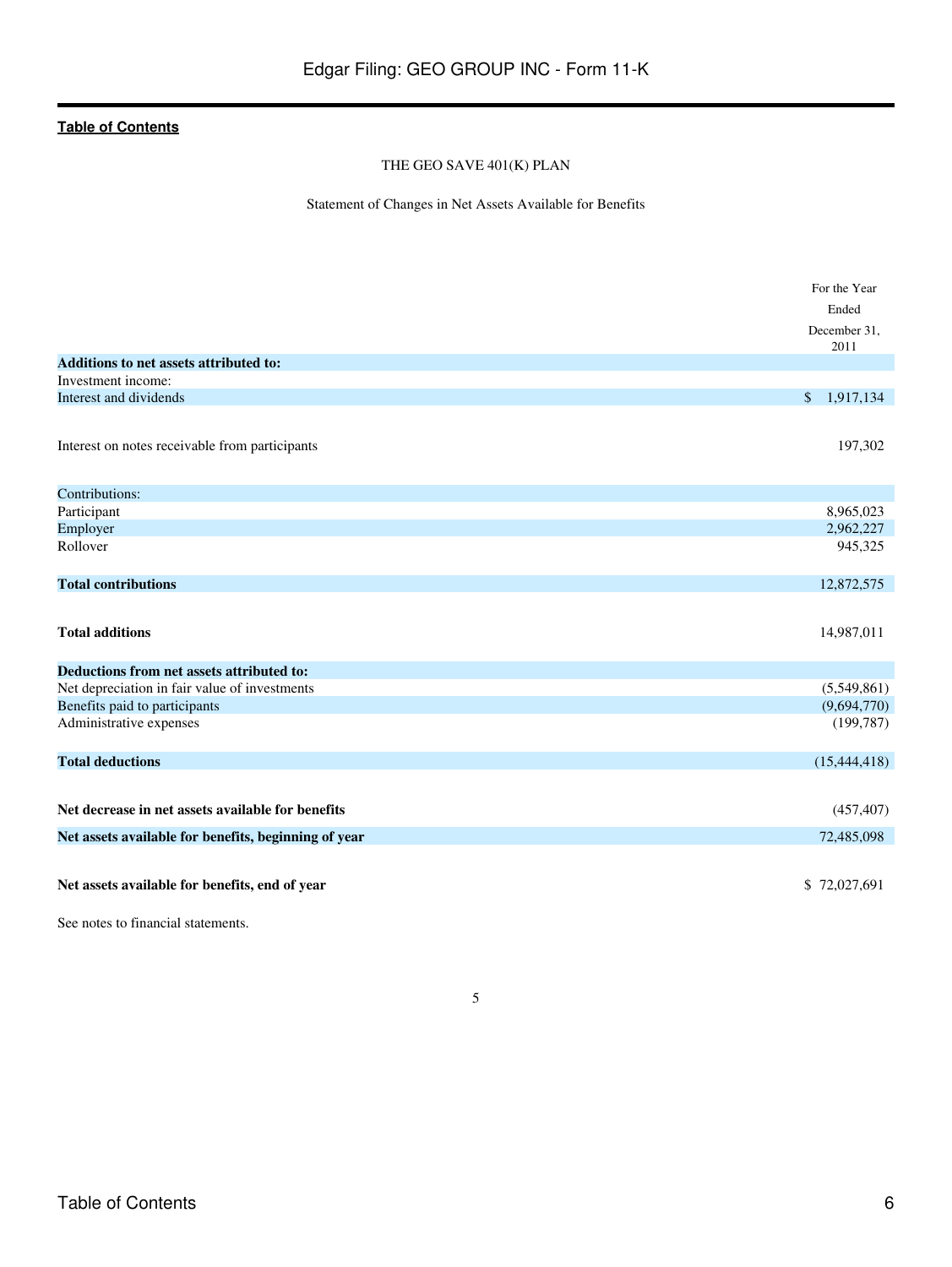### THE GEO SAVE 401(K) PLAN

Notes to Financial Statements

December 31, 2011 and 2010

### <span id="page-6-0"></span>**Note 1 Plan Description**

*Plan Description* The GEO Save 401(k) Plan, (the Plan), amended in 2010 by The GEO Group, Inc. (the Company), is a defined contribution plan. The amendment to the Plan in 2010 was primarily administrative in nature and the Plans documents were restated to reflect prior amendments to include an amendment to allow participants from entities that were acquired by the Company to rollover their outstanding loans. The Plan is subject to the provisions of the Employee Retirement Income Security Act of 1974, as amended (ERISA).

The following is a summary of major plan provisions. Participants should refer to the Plan document for more complete information.

*Participation* An employee age 18 or older is eligible to participate in the Plan on the first day of the payroll period following the date of employment.

*Contributions and Allocations* The Plan permits tax-deferred contributions from 1% to 75% of a participant s annual compensation, subject to certain Internal Revenue Code (IRC) limitations. Amounts contributed by participants are fully vested when made. The Plan allows for rollovers of vested contributions from previous employers qualified plans. Participants direct the investment of their contributions into various investment options offered by the Plan.

The Company may contribute to the Plan either annual or bi-weekly matching contributions on behalf of participants who made elective deferrals during such period in an amount determined annually by the Company s management. The Company may, at its discretion, designate a different matching contribution formula for participants at each separate work site, and/or participants with different job classifications. In order to be entitled to an allocation of the Companys annual matching contribution, participants, as defined under the Plan, must be employed on the last day of the Plan year. Also, the Company, at its discretion, may make a basic voluntary contribution to the Plan each year.

*Participant Accounts* Each participant s account is adjusted with the participant s contributions and the participant s withdrawals, and allocations of the Companys contributions, Plan earnings and expenses. Allocations are based on participant earnings or account balances as of the date of the allocation.

*Notes Receivable from Participants* Participants may borrow from their accounts a minimum of \$1,000 and a maximum not to exceed the lesser of \$50,000, or 50% of their vested account balance. Loans are repayable through payroll deductions over a period not to exceed five years, unless used to acquire a principal residence, in which case the repayment period may not exceed ten years. Loans are secured by balances in participants vested accounts. The interest rates on loans outstanding as of December 31, 2011 and 2010 ranged from 4.25% to 10.00%.

*Forfeited Accounts*  At December 31, 2011 and 2010, forfeited non-vested amounts totaled approximately \$75,000 and \$255,000, respectively. Any non-vested portion of matching contributions credited to the accounts of participants who withdraw prior to becoming fully vested is forfeited and used by the Company to reduce future matching contributions and/or payment of eligible administrative expenses. The Company utilized approximately \$536,000 and \$2,400 of forfeitures for the payment of employer matching contributions and Plan expenses for the year ended December 31, 2011.

*Vesting* Participants vest in the Company s contributions upon completion of three years of vesting service, as defined in the Plan. Additionally, Company contributions become fully vested upon normal retirement age, as defined by the Plan, death, or termination of employment as a result of a total or permanent disability.

*Payment of Benefits* Eligible participants may elect to receive benefits in a lump-sum payment, a series of payments within one calendar year, a series of annual installments of approximately equal amounts to be paid over a period of five to ten years, or the employee s vested benefit may be used to purchase an immediate or deferred annuity. The amount of benefits paid will be determined by the balance in the participant s Plan account at the date of retirement, termination, death or disability.

### **Note 2 Summary of Significant Accounting Policies**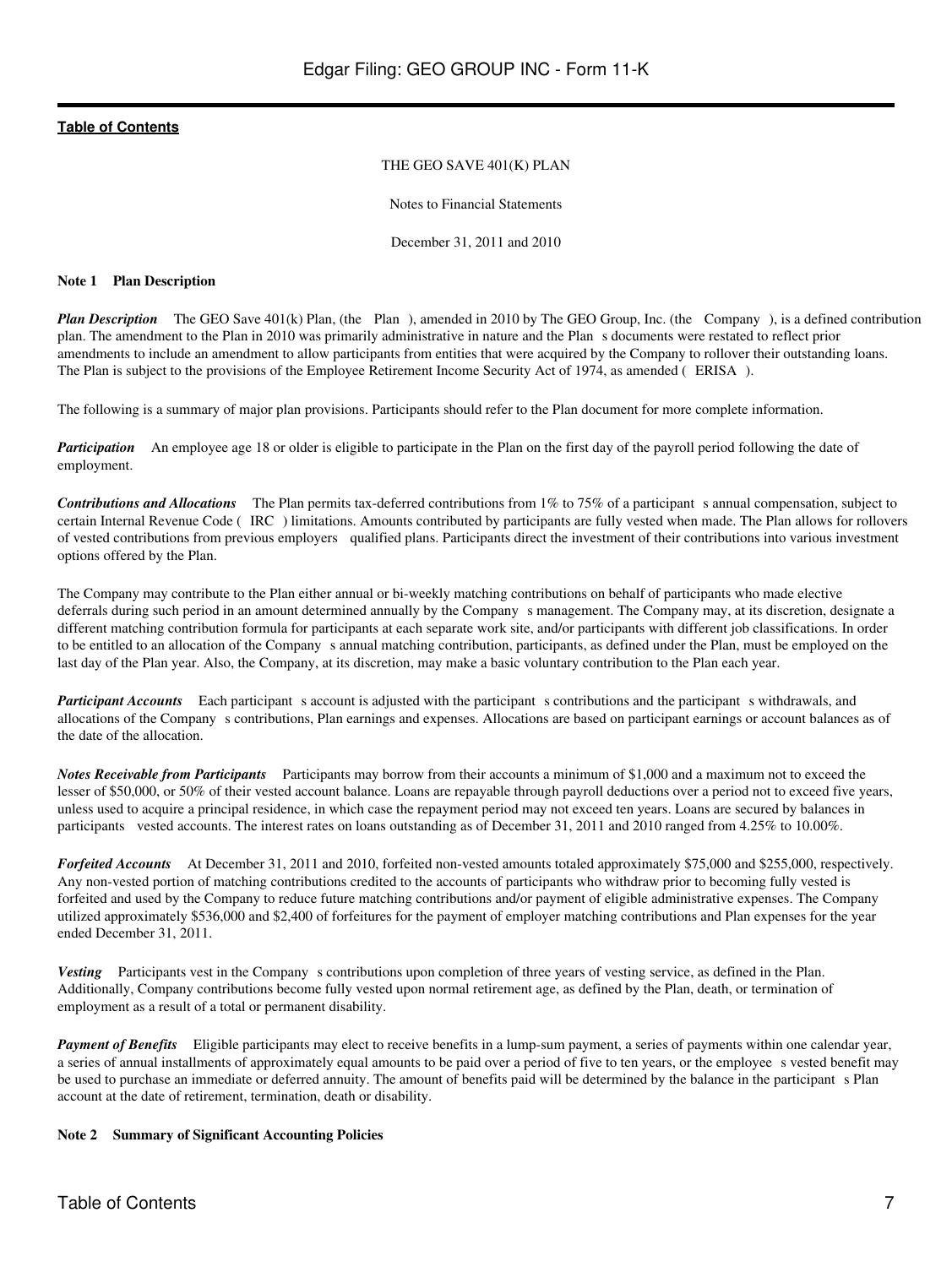*Basis of Accounting* The accompanying financial statements of the Plan are prepared on an accrual basis in accordance with U.S. generally accepted accounting principles (GAAP). Benefits are recorded as reductions to net assets when paid.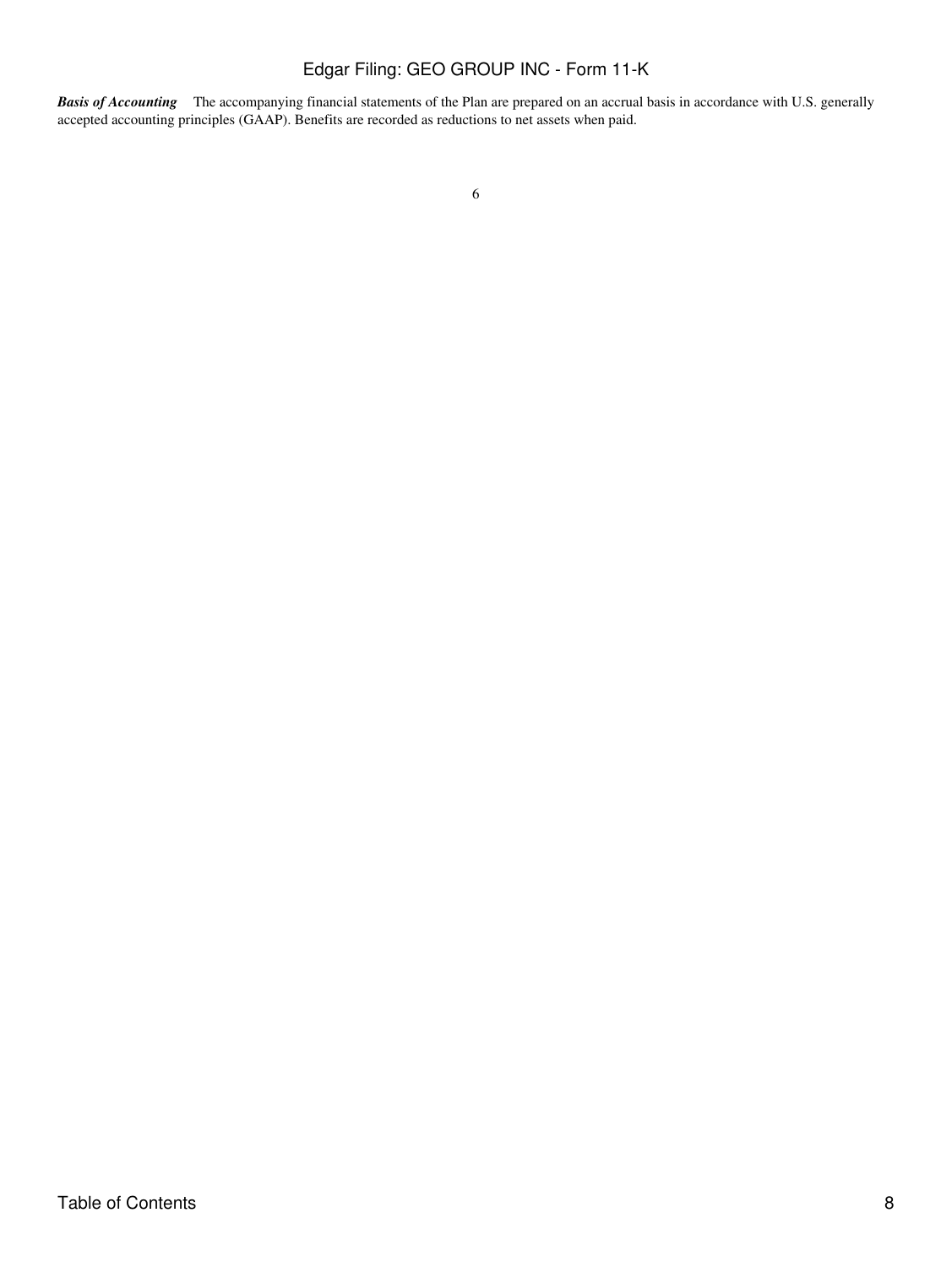### THE GEO SAVE 401(K) PLAN

Notes to Financial Statements (continued)

December 31, 2011 and 2010

*Investment Valuation and Income Recognition* The Plan s investments are stated at fair value. Fair value is the price that would be received to sell an asset or paid to transfer a liability in an orderly transaction between market participants at the measurement date. See below for discussion of *Fair Value Measurements*.

While investment contracts held by a defined contribution plan are required to be reported at fair value, contract value is the relevant measurement attribute for that portion of the net assets available for benefits of a defined contribution plan attributable to fully benefit-responsive investment contracts. The contract value is the relevant measurement since it represents the amount that the participant would receive if they were to initiate permitted transactions under the terms of the Plan. The Statements of Net Assets Available for Benefits presents the fair value of the investment contract as well as the adjustment of the fully benefit-responsive investment contract from fair value to contract value. The Statement of Changes in Net Assets Available for Benefits is prepared on a contract value basis.

Purchases and sales of investments are recorded on a trade-date basis. Interest income is recorded on the accrual basis. Dividends are recorded on the ex-dividend date. Net appreciation includes the Plans gains and losses on investments bought and sold, as well as held, during the year.

*Notes Receivable from Participants*  Notes receivable from participants are measured at their unpaid principal balance plus any accrued but unpaid interest. Delinquent participant loans are reclassified as distributions based upon the terms of the Plan document.

*Fair Value Measurements*  Accounting standards provide a framework for measuring investments at fair value. The framework provides a fair value hierarchy that prioritizes the inputs to valuation techniques used to measure fair value. The hierarchy gives the highest priority to unadjusted quoted prices in active markets for identical assets or liabilities (level 1 measurements) and the lowest priority to unobservable inputs (level 3 measurements).

Three levels of inputs may be used to measure fair value:

Level 1 Inputs to the valuation methodology are quoted prices available in active markets for identical investments as of the reporting date;

Level 2 Inputs to the valuation methodology are other than quoted prices in active markets, which are either directly or indirectly observable as of the reporting date, and fair value can be determined through the use of models or other valuation methodologies; and

Level 3 Inputs to the valuation methodology are unobservable inputs in situations where there is little or no market activity for the asset or liability and the reporting entity makes estimates and assumptions related to the pricing of the asset or liability including assumptions regarding risk.

A financial instrument s level within the fair value hierarchy is based on the lowest level of any input that is significant to the fair value measurement. The following is a description of the valuation methodologies used for instruments measured at fair value, including the general classification of such instruments pursuant to the valuation hierarchy.

*Mutual Funds* These investments are public investment vehicles valued using the Net Asset Value (NAV) provided by the administrator of the fund. The NAV is based on the value of the underlying assets owned by the fund, minus its liabilities, and then divided by the number of shares outstanding. The NAV is a quoted price in an active market and classified within level 1 of the valuation hierarchy.

*The GEO Group, Inc. Common Stock* The GEO Group, Inc. common stock account is based on cash held in the account plus the ending quoted closing price of the common stock of the Company that is held by the account on the last day of the Plan year and is classified within level 1 of the valuation hierarchy.

*Pooled Separate Accounts* Investments in pooled separate accounts are represented by a unit of account and per unit values whose value is the result of the accumulated values of the underlying investments. These underlying investments are public investment vehicles valued using the

### Table of Contents 9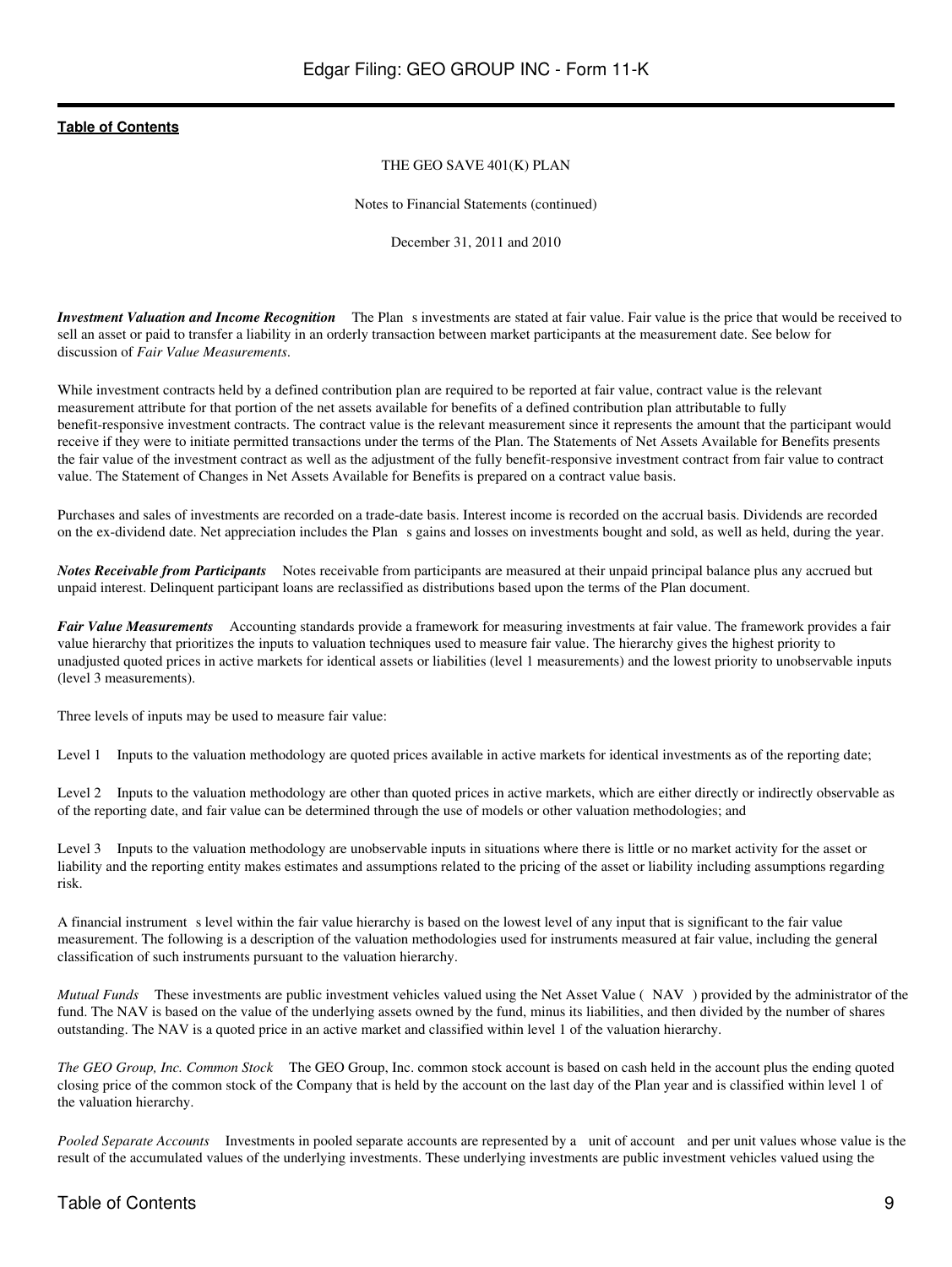Net Asset Value (NAV) provided by the administrator of the mutual fund investments. The NAV is based on the value of the underlying assets owned by the fund, minus its liabilities, and then divided by the number of shares outstanding. The Pooled Separate Account fair values are classified within level 2 of the valuation hierarchy.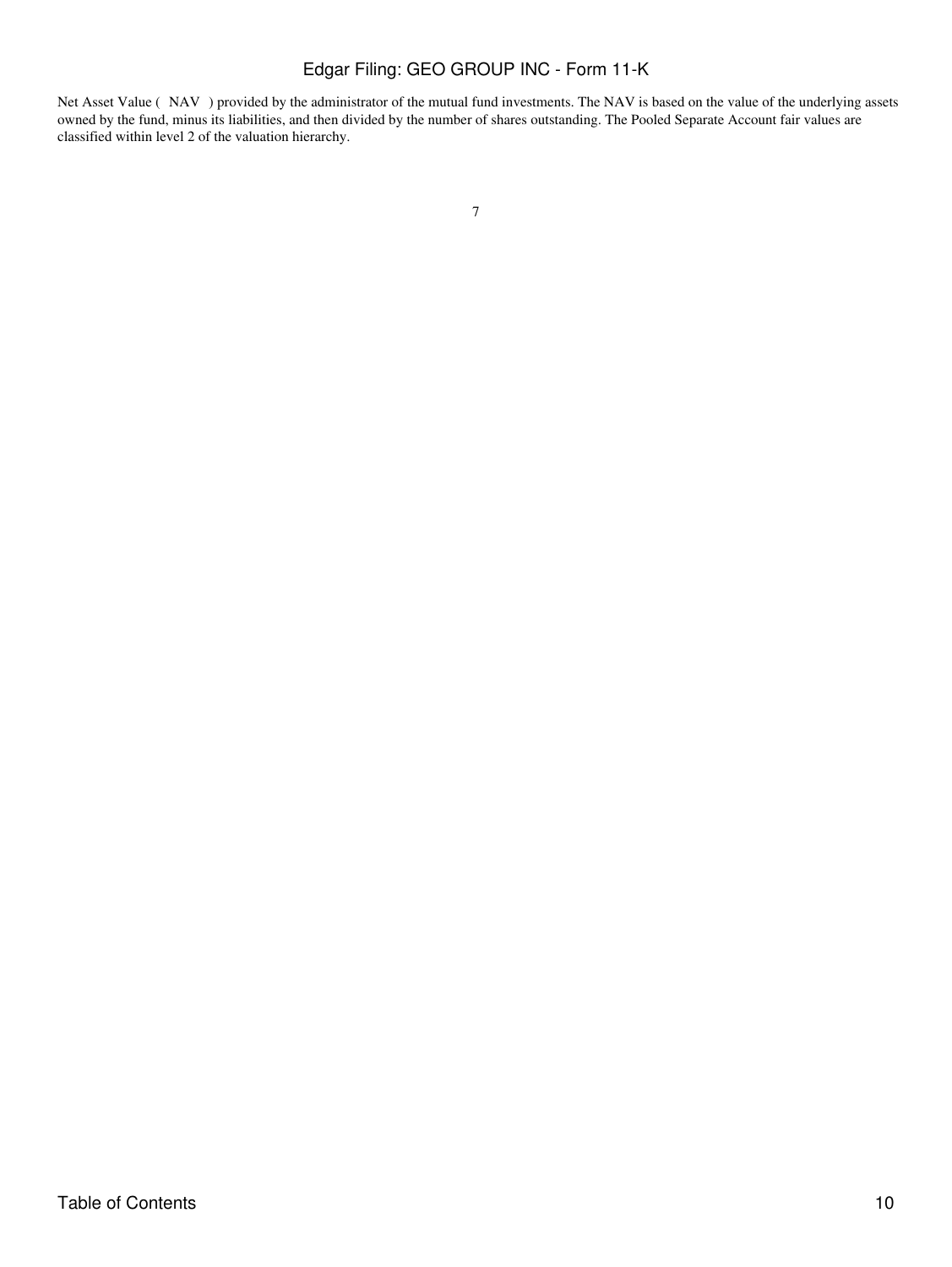### THE GEO SAVE 401(K) PLAN

Notes to Financial Statements (continued)

December 31, 2011 and 2010

*Separate Account Guaranteed Interest Contract (SAGIC)* These investments are made by the Plan in an Unallocated Group Fixed Annuity Contract which is invested in a Diversified Bond Separate Investment Account. The SAGIC fair value is measured based on the fair values of the underlying assets which primarily consist of publicly quoted corporate and municipal debt instruments. The SAGIC guarantees a fixed interest rate. The investment contract is classified within level 3 of the valuation hierarchy.

The methods described above may produce a fair value calculation that may not be indicative of net realizable value or reflective of future fair values. Furthermore, while the Plan believes its valuation methods are appropriate and consistent with other market participants, the use of different methodologies or assumptions to determine fair value of certain financial instruments could result in a different fair value measurement at the reporting date.

*Accounting Estimates*  The preparation of financial statements in conformity with accounting principles generally accepted in the United States of America requires management to make estimates and assumptions that affect the reported amounts of assets and liabilities and disclosures of contingent assets and liabilities at the date of the financial statements and the reported amounts of additions to and deductions from net assets during the reporting period. Actual results could differ from those estimates.

*New Accounting Standards*  In May 2011, the FASB issued Accounting Standards Update 2011-04, *Amendments to Achieve Common Fair Value Measurement and Disclosure Requirements in U.S. GAAP and International Financial Reporting Standards Fair Value Measurement (ASU 2011-04).* The guidance in ASU 2011-4 provides a consistent definition of fair value and ensures that the fair value measurement and disclosure requirements are similar between U.S. GAAP and International Financial Reporting Standards. ASU 2011-04 changes certain fair value measurement principles and enhances the disclosure requirements particularly for Level 3 fair value measurements. ASU 2011-04 is effective for the Plan prospectively for the year ending December 31, 2012. Plan management is currently evaluating the impact of pending adoption of ASU 2011-04 on the Plan s financial statements.

*Subsequent Events*  The plan has evaluated subsequent events through the date the financial statements were issued.

### **Note 3 Fair Value of Investments**

Below are the Plan s investments carried at fair value on a recurring basis at December 31, 2011 and 2010 by the fair value hierarchy levels described in Note 2:

|                                               | <b>Ouoted Prices in</b><br>Active<br>Markets for<br><b>Identical Assets</b> | <b>Significant</b><br><b>Observable</b> | <b>Significant</b><br>Unobservable | Total             |
|-----------------------------------------------|-----------------------------------------------------------------------------|-----------------------------------------|------------------------------------|-------------------|
| December 31, 2011:                            | (Level 1)                                                                   | <b>Inputs (Level 2)</b>                 | Inputs (Level 3)                   | <b>Fair Value</b> |
| Investments, at fair value:                   |                                                                             |                                         |                                    |                   |
| Separate account guaranteed interest contract | \$                                                                          | \$                                      | 19,734,968<br>\$.                  | \$19,734,968      |
| Mutual funds:                                 |                                                                             |                                         |                                    |                   |
| Large Cap Funds                               | 10,203,331                                                                  |                                         |                                    | 10,203,331        |
| Mid Cap Funds                                 | 3,461,310                                                                   |                                         |                                    | 3,461,310         |
| <b>Small Cap Funds</b>                        | 4,653,645                                                                   |                                         |                                    | 4,653,645         |
| Global Funds                                  | 4,104,996                                                                   |                                         |                                    | 4.104.996         |
| <b>Target Retirement Funds</b>                | 16,281,222                                                                  |                                         |                                    | 16,281,222        |
| <b>Income Funds</b>                           | 5,409,893                                                                   |                                         |                                    | 5,409,893         |
| GEO common stock                              | 4,222,682                                                                   |                                         |                                    | 4,222,682         |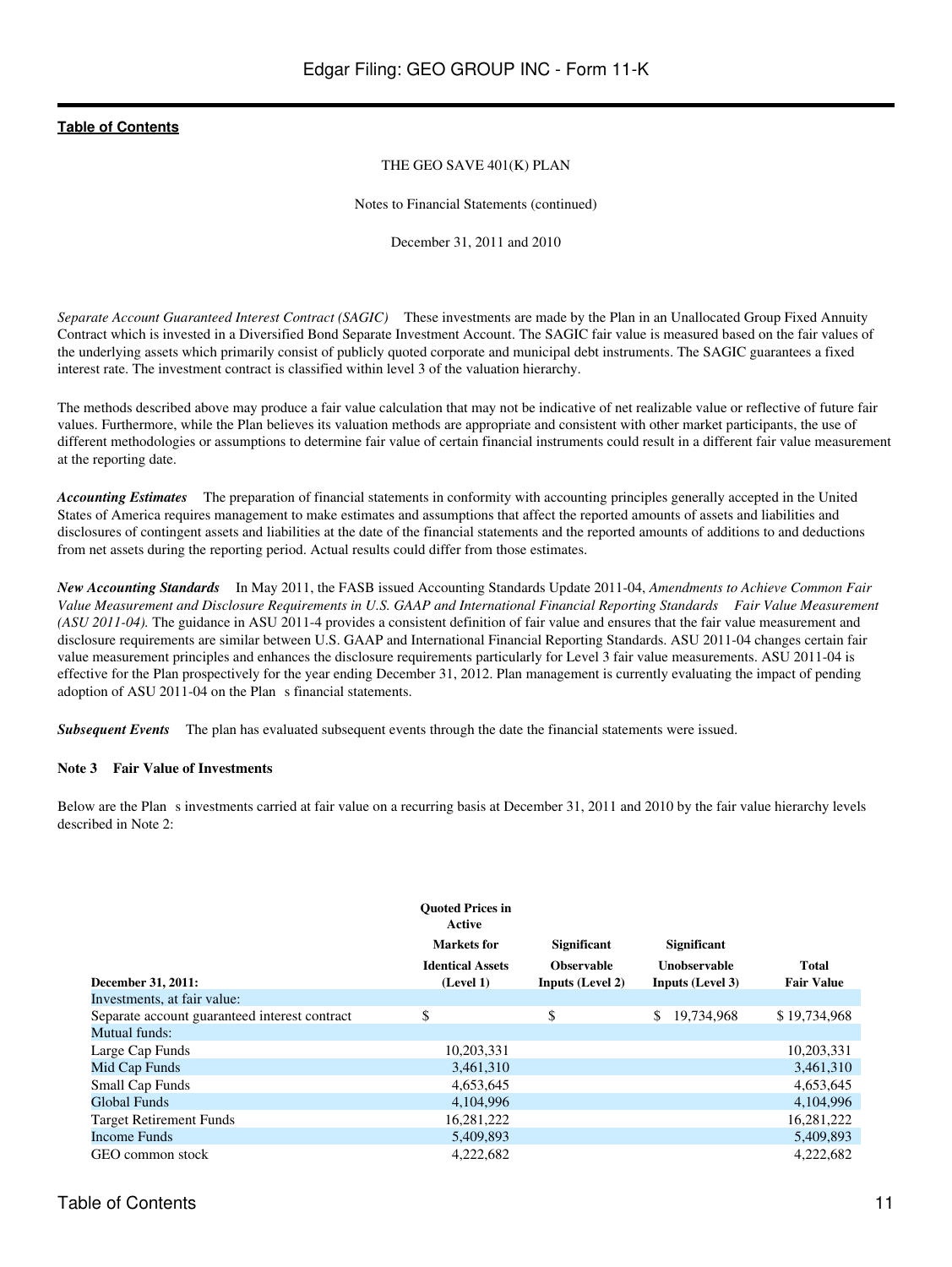| Total investments, at fair value | \$48,337,079 | \$19,734,968 | \$68,072,047 |
|----------------------------------|--------------|--------------|--------------|
|                                  |              |              |              |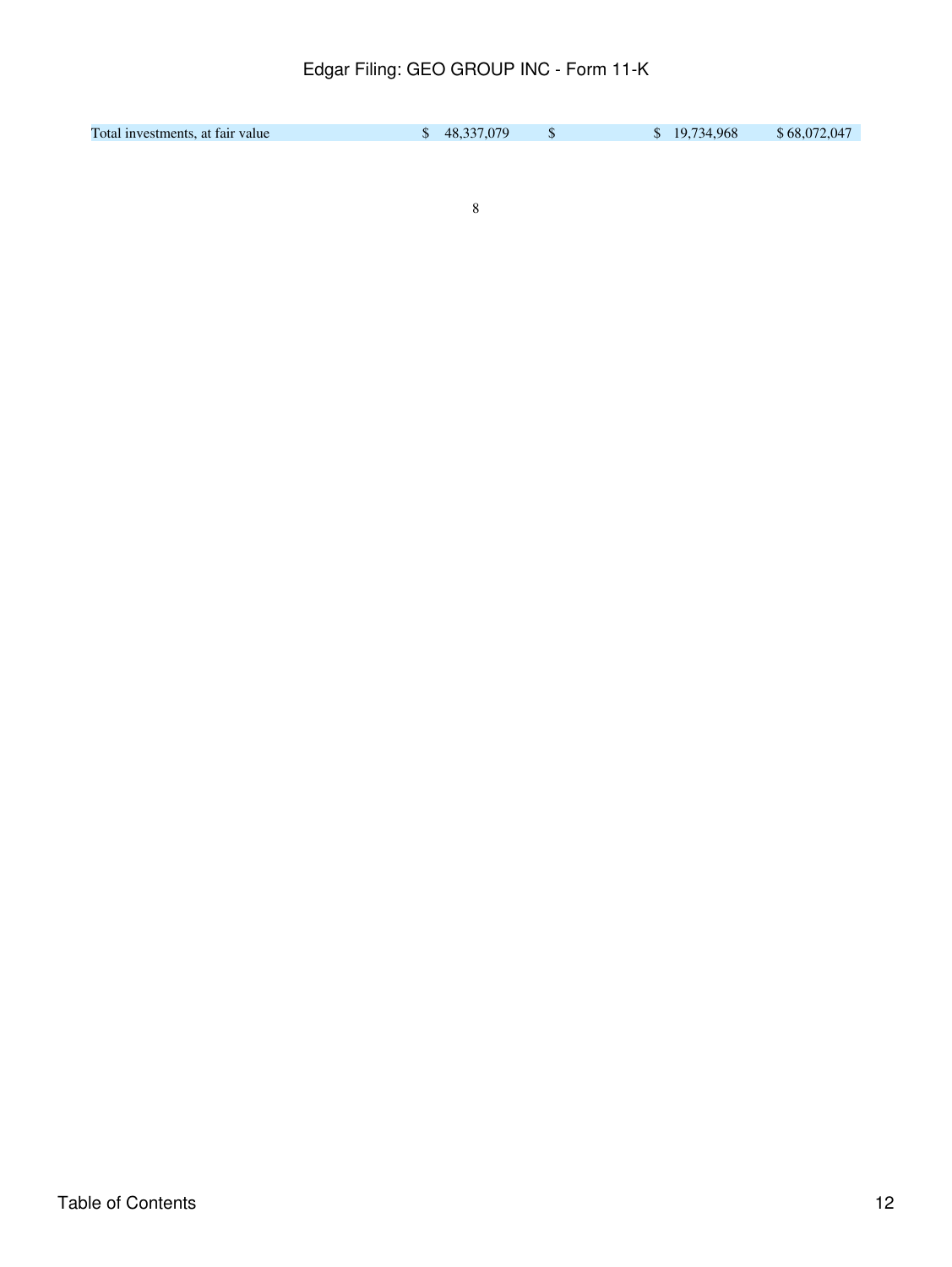### THE GEO SAVE 401(K) PLAN

Notes to Financial Statements (continued)

December 31, 2011 and 2010

|                                               | <b>Ouoted Prices in</b><br>Active    |                                              |                                                |                            |
|-----------------------------------------------|--------------------------------------|----------------------------------------------|------------------------------------------------|----------------------------|
|                                               | <b>Markets</b> for                   | <b>Significant</b>                           | <b>Significant</b>                             |                            |
| December 31, 2010:                            | <b>Identical Assets</b><br>(Level 1) | <b>Observable</b><br><b>Inputs (Level 2)</b> | <b>Unobservable</b><br><b>Inputs (Level 3)</b> | Total<br><b>Fair Value</b> |
| Investments, at fair value:                   |                                      |                                              |                                                |                            |
| Separate account guaranteed interest contract | \$                                   | \$                                           | \$<br>18,088,466                               | \$18,088,466               |
| Mutual funds:                                 |                                      |                                              |                                                |                            |
| Large Cap Funds                               | 4,050,661                            |                                              |                                                | 4,050,661                  |
| Mid Cap Funds                                 | 3,723,622                            |                                              |                                                | 3,723,622                  |
| <b>Small Cap Funds</b>                        | 4,898,530                            |                                              |                                                | 4,898,530                  |
| <b>Global Funds</b>                           | 6,428,908                            |                                              |                                                | 6,428,908                  |
| <b>Target Retirement Funds</b>                | 6,796,799                            |                                              |                                                | 6,796,799                  |
| <b>Income Funds</b>                           | 4,259,072                            |                                              |                                                | 4,259,072                  |
| <b>Other Funds</b>                            | 6,939,512                            |                                              |                                                | 6,939,512                  |
| Pooled separate accounts:                     |                                      |                                              |                                                |                            |
| Conservative Journey Fund                     |                                      | 308,659                                      |                                                | 308,659                    |
| Moderate Journey Fund                         |                                      | 6,365,071                                    |                                                | 6,365,071                  |
| Ultra Aggressive Journey Fund                 |                                      | 595,801                                      |                                                | 595,801                    |
| GEO common stock                              | 6,355,910                            |                                              |                                                | 6,355,910                  |
|                                               |                                      |                                              |                                                |                            |
| Total investments, at fair value              | \$<br>43,453,014                     | \$<br>7,269,531                              | \$<br>18,088,466                               | \$68,811,011               |

The table below sets forth a summary of changes in the fair value of the Plan s level 3 investment assets for the year ended December 31, 2011:

|                                               |                   |                    | Sales,           |              |                    |
|-----------------------------------------------|-------------------|--------------------|------------------|--------------|--------------------|
|                                               |                   |                    |                  | Issuances,   |                    |
|                                               |                   | Appreciation       | <b>Interest</b>  | Maturities,  |                    |
|                                               | <b>Beginning</b>  | оf                 | and              | Settlements, | <b>Ending Fair</b> |
|                                               | <b>Fair Value</b> | <b>Investments</b> | <b>Dividends</b> | Net          | Value              |
| Separate account guaranteed interest contract | \$18,088,466      | 556,292            | \$712,357        | 377,853      | \$19,734,968       |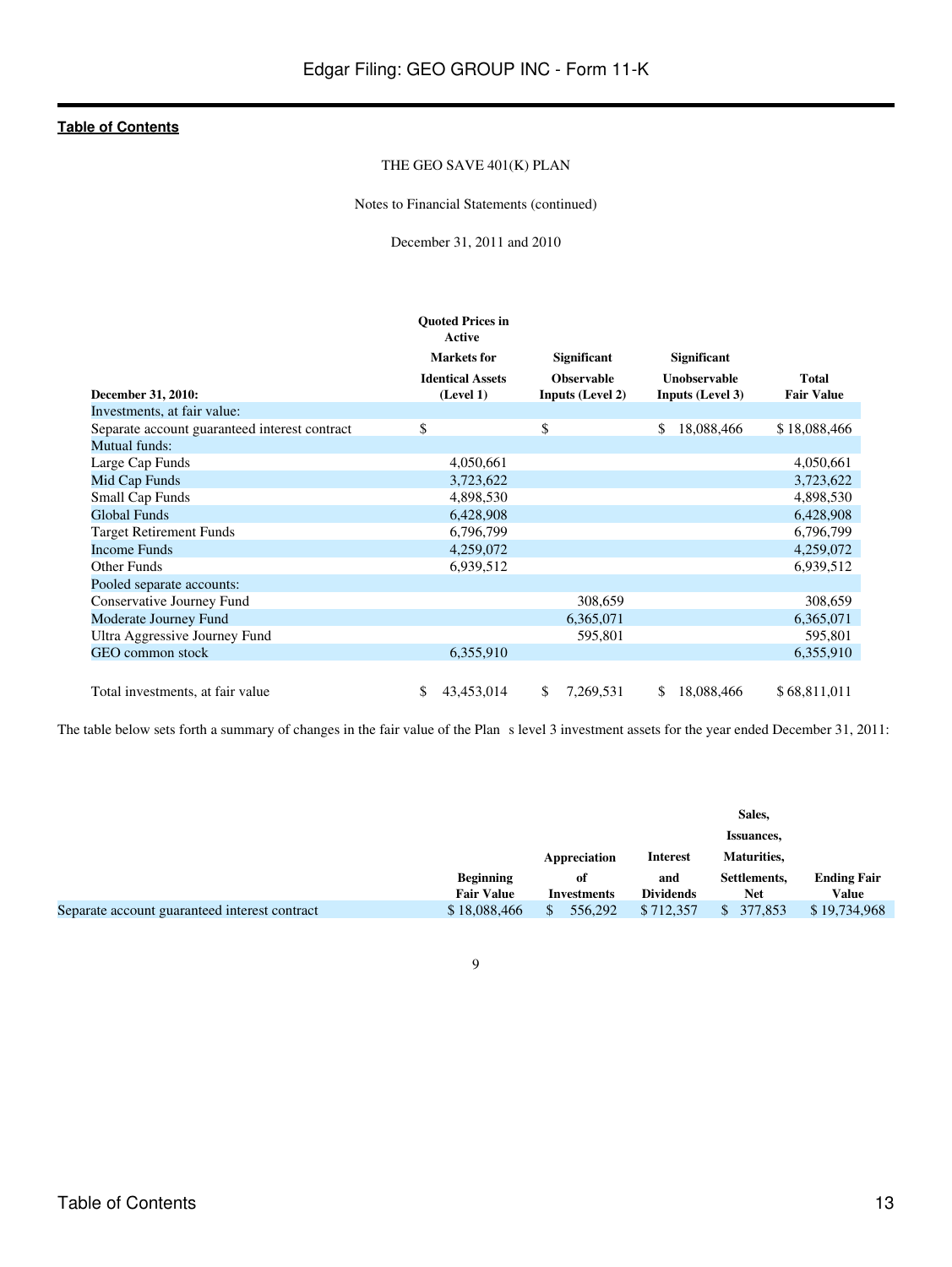### THE GEO SAVE 401(K) PLAN

Notes to Financial Statements (continued)

December 31, 2011 and 2010

Following is additional information for the Plan s investments, whose fair value is estimated using the practical expedient of the reporting net asset value (NAV) as of December 31, 2010:

|                                              |                    |                     | <b>Expected</b> |              |                                           | <b>Redemption</b> |
|----------------------------------------------|--------------------|---------------------|-----------------|--------------|-------------------------------------------|-------------------|
|                                              |                    | Unfunded            | Liquidation     |              | <b>Redemption Redemption Restrictions</b> |                   |
| <b>Pooled Separate Accounts:</b>             | <b>Fair Value*</b> | C <b>ommitments</b> | Term            | <b>Terms</b> | Restrictions at 12/31/10                  |                   |
| Conservative Journey Fund <sup>(a)</sup>     | 308,659            |                     |                 | Immediate    | None                                      | None              |
| Moderate Journey Fund <sup>(b)</sup>         | \$6.365,071        |                     |                 | Immediate    | None                                      | None              |
| Ultra Aggressive Journey Fund <sup>(c)</sup> | \$595.801          |                     |                 | Immediate    | None                                      | None              |
|                                              |                    |                     |                 |              |                                           |                   |

The Pooled Separate Accounts were sold during 2011 and therefore there were no investments to report using the practical expedient of the reporting NAV as of December 31, 2011.

\* Estimated using the NAV of the underlying funds.

- (a) The Conservative Journey Fund s objective is to limit exposure to risk while recognizing the importance of equity investments as a hedge against inflation seeking to provide both capital Appreciation and income by investing in equity, fixed-income and cash investments.
- (b) The Moderate Journey Fund s objective is to provide both long-term growth and short-term stability by holding larger positions in stocks and conservative-allocation funds. This fund holds equity, fixed-income and cash investments.
- (c) The Ultra Aggressive Journey Fund focuses on long term holding periods, high risk tolerance for maximizing total return by investing in equities of various size foreign and U.S. companies.

### **Note 4 Investments**

Investments that represent 5% or more of the net assets available for benefits at December 31, 2011 and 2010 are as follows:

|                                             | 2011         | 2010         |
|---------------------------------------------|--------------|--------------|
| Diversified Bond SAGIC, at contract value   | \$18,876,489 | \$17,786,278 |
| Mass Mutual Select Core Opportunities Fund  | N/A          | 1,933,175    |
| Northern Trust Select Indexed Equity Fund   | 4,762,775    | 4,802,462    |
| Mass Mutual Select Small Company Value Fund | N/A          | 2,218,345    |
| RidgeWorth Total Return Bond Fund           | N/A          | 2.562.944    |
| The GEO Group, Inc. Common Stock            | 4.222.682    | 6,355,910    |
| Janus Overseas Fund                         | N/A          | 5,904,981    |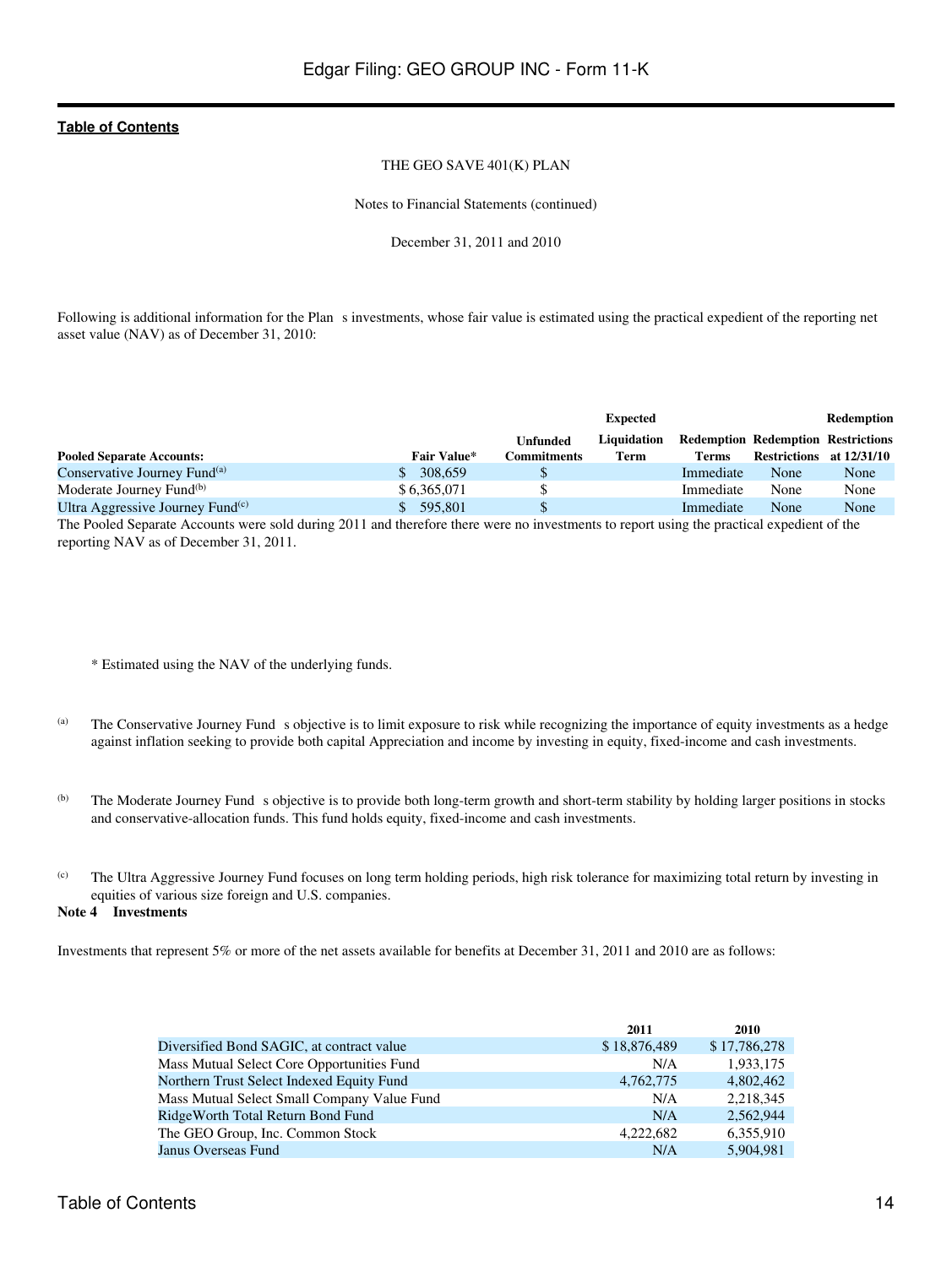| John Hancock Large Cap Equity Fund | N/A       | 3.561.677 |
|------------------------------------|-----------|-----------|
| MassMutual Moderate Journey Fund   |           | 6.365.071 |
| Destination Retirement 2020 Fund   | 4.967.489 |           |
| Destination Retirement 2030 Fund   | 3.839.390 |           |
| Destination Retirement 2040 Fund   | 3.619.051 |           |

The following summarizes the net appreciation (depreciation) (including gains and losses on investments bought, sold and held during the year) in the fair value of investments for the year ended December 31, 2011:

| Mutual funds                                  | $$$ (3,646,639) |
|-----------------------------------------------|-----------------|
| GEO common stock                              | (1,943,294)     |
| Other                                         | 40,072          |
|                                               |                 |
| Net depreciation in fair value of investments | \$ (5,549,861)  |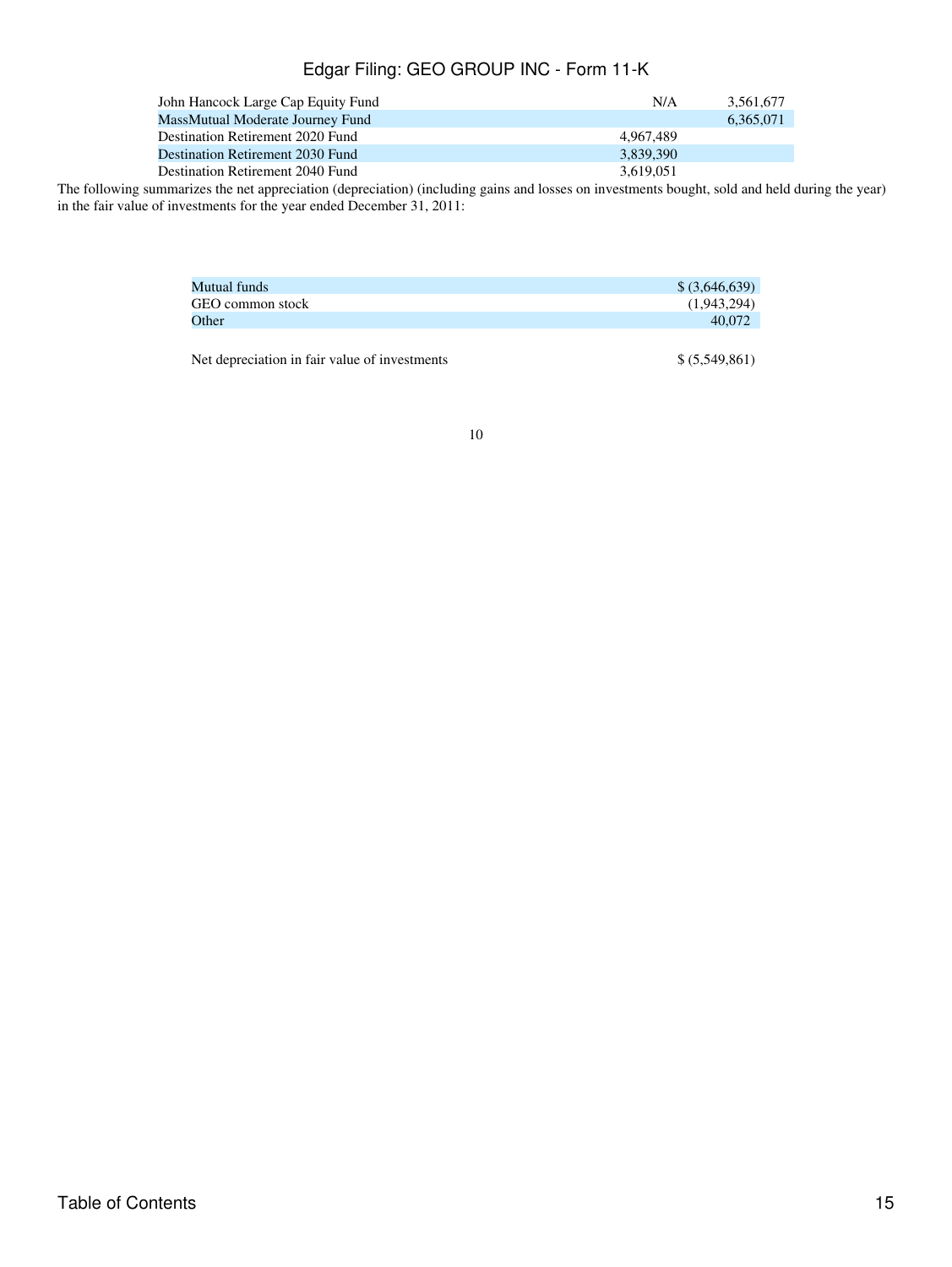### THE GEO SAVE 401(K) PLAN

Notes to Financial Statements (continued)

December 31, 2011 and 2010

### **Note 5 Separate Account Guaranteed Interest Contract**

In 2007, the Plan entered into a benefit-responsive investment contract with Mass Mutual Retirement Services Diversified Bond Separate Investment Account (the SAGIC). The SAGIC maintains the contributions in a general account. The account is credited with earnings on the underlying investments and charged for participant withdrawals and administrative expenses. The contract is included in the financial statements at contract value as reported to the Plan by the SAGIC. Contract value represents contributions made under the contract, plus earnings, less participant withdrawals and administrative expenses. Participants may ordinarily direct the withdrawal or transfer of all or a portion of their investment at contract value. The guaranteed investment contract issuer is contractually obligated to repay the principal and a specified interest rate that is guaranteed to the Plan.

As described in Note 2, because the separate account guaranteed investment contract is fully benefit-responsive, contract value is the relevant measurement attribute for that portion of the net assets available for benefits attributable to the guaranteed investment contract. There are no reserves against contract value for credit risk of the contract issuer or otherwise. The fair value of the investment contract was \$19,734,968 and \$18,088,466 at December 31, 2011 and 2010, respectively. The average crediting interest rate is calculated by dividing the annual interest credited to the participants during the plan year by the average annual fair value of the investment. The separate account guaranteed interest contract does not allow the crediting interest rate below zero percent.

Certain events limit the ability of the Plan to transact at contract value with the issuer. Such events include the following: (1) amendments to the Plan documents (including complete or partial Plan termination or merger with another plan), (2) changes to the Plan s prohibition on competing investment options or deletion of equity wash provisions, (3) bankruptcy of the Plan sponsor or other Plan sponsor events (for example, divestitures or spin-offs of a subsidiary) that cause a significant withdrawal from the Plan, or (4) the failure of the trust to qualify for exemption from federal income taxes or any required prohibited transaction exemption under ERISA. The Plan administrator does not believe that any events which would limit the Plan s ability to transact at contract value with participants are probable of occurring.

The separate account guaranteed investment contract does not permit the insurance company to terminate the agreement unless the Plan is not in compliance with investment agreement.

|                                                 | 2011     | 2010     |
|-------------------------------------------------|----------|----------|
| Average yields                                  |          |          |
| Based on actual earnings                        | 3.77%    | 3.09%    |
| Based on interest rate credited to participants | $3.77\%$ | $3.09\%$ |

#### **Note 6 Plan Termination**

Although it has not expressed any intent to do so, the Company has the right under the Plan to discontinue its contributions at any time and to terminate the Plan subject to the provisions of ERISA. In the event of Plan termination, participants would become 100% vested in their accounts.

### **Note 7 Income Tax Status**

The Internal Revenue Service has determined and informed the Company by a letter dated July 8, 2010, that the Plan is designed in accordance with applicable sections of the IRC. Although the Plan has been amended since receiving the determination letter, the Plan administrator believes that the Plan is designed and is currently being operated in compliance with the applicable requirements of the IRC.

Accounting principles generally accepted in the United States of America require plan management to evaluate tax positions taken by the plan and recognize a tax liability or asset if the plan has taken an uncertain position that more likely than not would not be sustained upon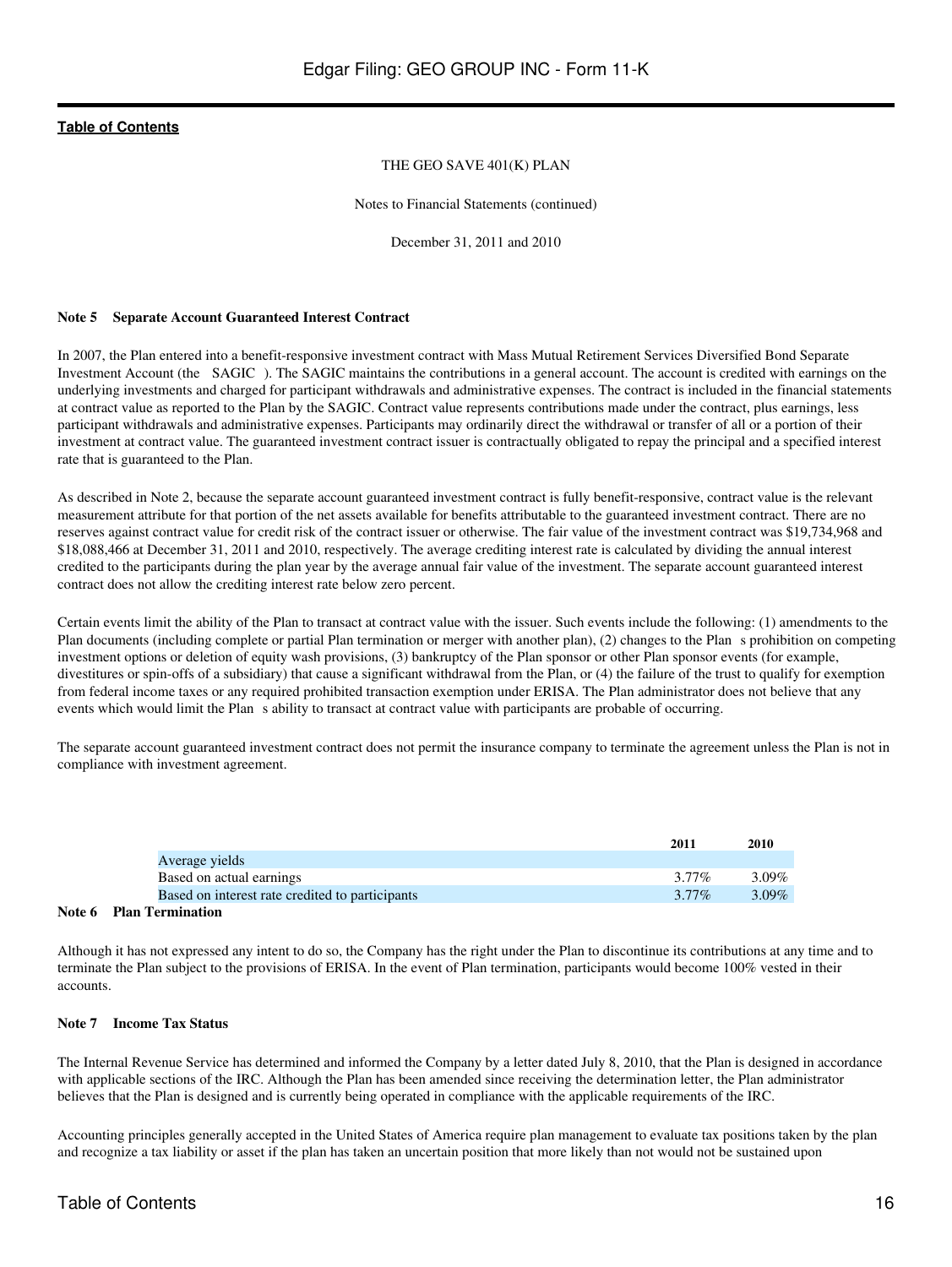examination by the Internal Revenue Service. The plan administrator has analyzed the tax positions taken by the Plan, and has concluded that as of December 31, 2011 and 2010, there are no uncertain positions taken or expected to be taken that would require recognition of a liability or asset or disclosure in the financial statements. The Plan is subject to routine audits by the Internal Revenue Service; however, there are currently no audits for any tax periods in progress. The plan administrator believes it is no longer subject to income tax examinations for years prior to 2007.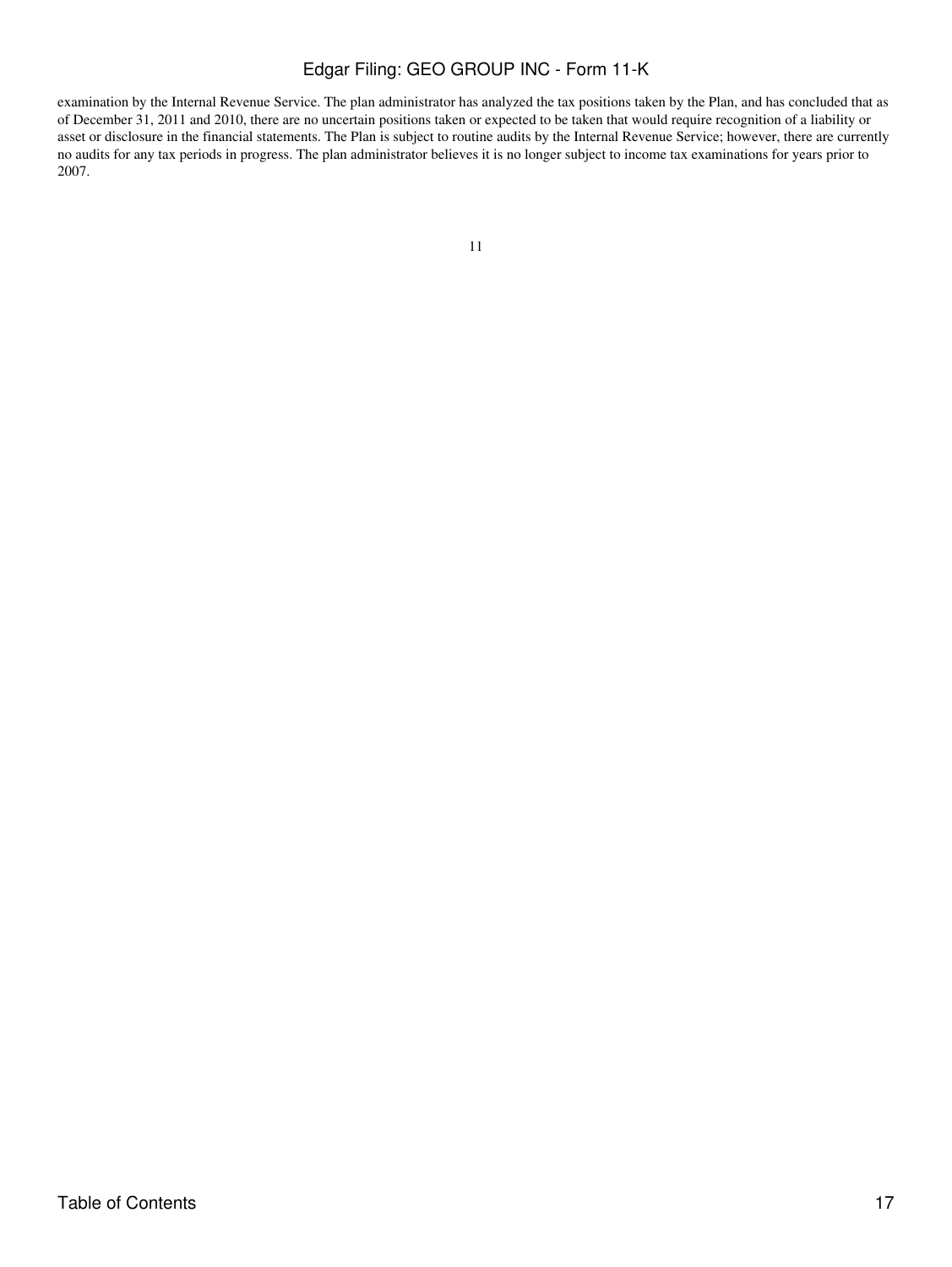### THE GEO SAVE 401(K) PLAN

Notes to Financial Statements (continued)

December 31, 2011 and 2010

### **Note 8 Administrative Expenses**

The Plan pays for all costs of Plan administration, which includes third-party administrator fees. The costs of administration are passed on to the participants ratably based on participant balances.

### **Note 9 Party-In-Interest Transactions**

Certain Plan investments held during 2011 and 2010 are issued by MML Investors Services Inc., a subsidiary of Mass Mutual Life Insurance Company ( Mass Mutual), the Plan s third-party administrator. As such, these transactions qualify as party-in-interest transactions. The Plan also invests in The GEO Group, Inc. common stock and therefore, these transactions qualify as related party and party-in-interest transactions.

### **Note 10 Risks and Uncertainties**

The Plan provides for various investment options in investment securities. Investment securities, in general, are exposed to various risks, such as interest rate, credit and overall market volatility. Due to the level of risk associated with certain investment securities, it is reasonably possible that changes in the values of investment securities will occur in the near term and that such changes could materially affect the amounts reported in the statement of net assets available for benefits.

### **Note 11 Subsequent Event**

Effective January 1, 2012, the net assets of the BI, Incorporated Employee Savings 401(k) Plan (the BI Plan) of approximately \$15 million were merged into the Plan. Each covered employee who was eligible to participate in the BI Plan immediately prior to the merger date is eligible to participate in the Plan. Notwithstanding any other provisions of the Plan to the contrary, a participant s service credited for eligibility and vesting purposes under the BI Plan as of the date of the merger, if any, shall be included as eligibility and vesting service under the Plan.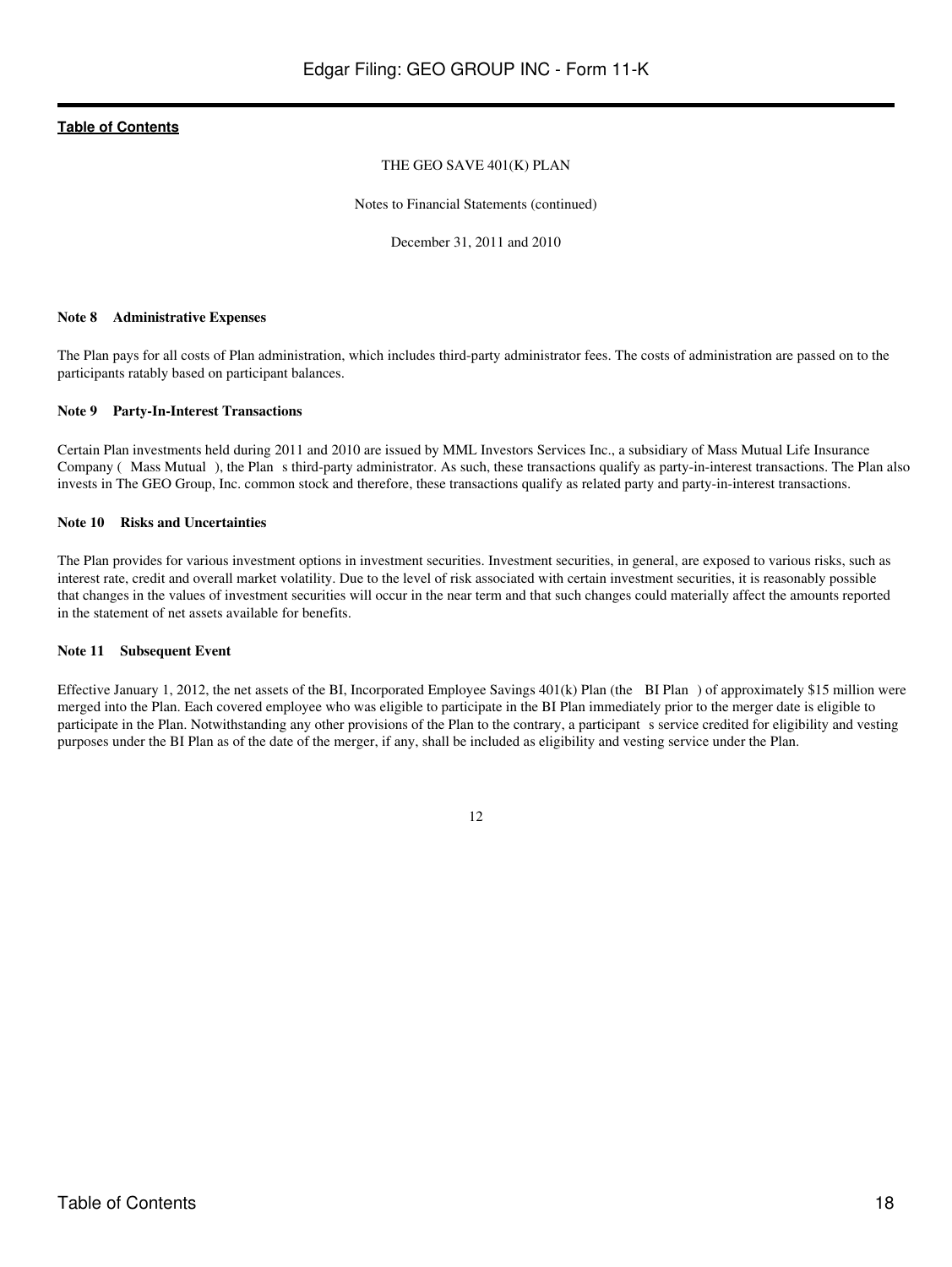### THE GEO SAVE 401(K) PLAN

(Plan Number 001, Employer Identification Number 65-0043078)

Schedule H, line 4i Schedule of Assets (Held at End of Year)

December 31, 2011

<span id="page-18-0"></span>

| (a)     | (b)                                    | (c)                                                                                   | (d)                     |
|---------|----------------------------------------|---------------------------------------------------------------------------------------|-------------------------|
|         |                                        | <b>Description of investment</b>                                                      |                         |
|         | <b>Identity of issue</b>               | including maturity date,                                                              |                         |
|         | borrower, lessor or                    | rate of interest, collateral,                                                         |                         |
|         | similar party                          | par or maturity value                                                                 | <b>Current</b><br>value |
|         |                                        | Separate account guaranteed interest contract:                                        |                         |
| *       | <b>Mass Mutual Retirement Services</b> | Diversified Bond (at contract value)                                                  | \$18,876,489            |
|         |                                        |                                                                                       |                         |
|         |                                        | <b>Mutual funds:</b>                                                                  |                         |
| $\ast$  | <b>Mass Mutual Premier</b>             | <b>Holding Account</b>                                                                | 3                       |
| $\ast$  | <b>Mass Mutual Select</b>              | Destination Retirement, Income Fund                                                   | 378,305                 |
| $\ast$  | <b>Mass Mutual Select</b>              | Destination Retirement 2010 Fund                                                      | 1,646,590               |
| $\ast$  | <b>Mass Mutual Select</b>              | Destination Retirement 2020 Fund                                                      | 4,967,489               |
| ∗       | <b>Mass Mutual Select</b>              | Destination Retirement 2030 Fund                                                      | 3,839,390               |
| $\ast$  | <b>Mass Mutual Select</b>              | <b>Destination Retirement 2040 Fund</b>                                               | 3,619,051               |
| $\ast$  | <b>Mass Mutual Select</b>              | Destination Retirement 2050 Fund                                                      | 1,830,399               |
| $\ast$  | <b>Mass Mutual Select</b>              | <b>Select Core Opportunities Fund</b>                                                 | 1,862,793               |
| $\ast$  | <b>Mass Mutual Select</b>              | Select Indexed Equity Fund                                                            | 4,762,775               |
|         | Janus                                  | <b>Overseas Fund</b>                                                                  | 3,222,028               |
|         | Goldman Sachs                          | Select Mid-Cap Value Fund                                                             | 1,979,168               |
|         | Oppenheimer                            | Developing Markets Fund                                                               | 294,155                 |
|         | Allianz                                | Select Small-Cap Value Equity Fund                                                    | 2,199,069               |
| $\star$ | <b>Mass Mutual Select</b>              | Select Small Company Value Fund                                                       | 2,001,359               |
| $\ast$  | <b>Mass Mutual Select</b>              | Select Small-Cap Growth Equity Fund                                                   | 366,575                 |
| $\ast$  | <b>Mass Mutual Premier</b>             | Premier Global Fund                                                                   | 464,441                 |
|         | Northern Funds                         | International Equity Index Fund                                                       | 124,371                 |
|         | Northern Funds                         | <b>Bond Index Fund</b>                                                                | 319,283                 |
|         | RidgeWorth                             | <b>Total Return Bond Fund</b>                                                         | 3,554,888               |
|         | Northern Funds                         | Small Cap Index Fund                                                                  | 86,641                  |
| $\ast$  | <b>Mass Mutual Select</b>              | Select Mid-Cap Growth II Fund                                                         | 1,268,756               |
|         | John Hancock                           | Large Cap Equity Fund                                                                 | 2,958,864               |
|         | John Hancock                           | Strategic Income Fund                                                                 | 1,535,719               |
|         | T. Rowe Price                          | <b>Equity Income Fund</b>                                                             | 618,899                 |
|         | Northern Funds                         | Mid Cap Index Fund                                                                    | 213,386                 |
|         |                                        |                                                                                       |                         |
|         |                                        |                                                                                       | 44, 114, 397            |
|         | The GEO Group, Inc.                    | Common stock                                                                          | 4,222,682               |
|         |                                        |                                                                                       |                         |
|         |                                        | Notes receivable from participants, (interest rates from 4.25% to 10.00%, maturing no |                         |
|         |                                        | later than 2015)                                                                      | 4.814.123               |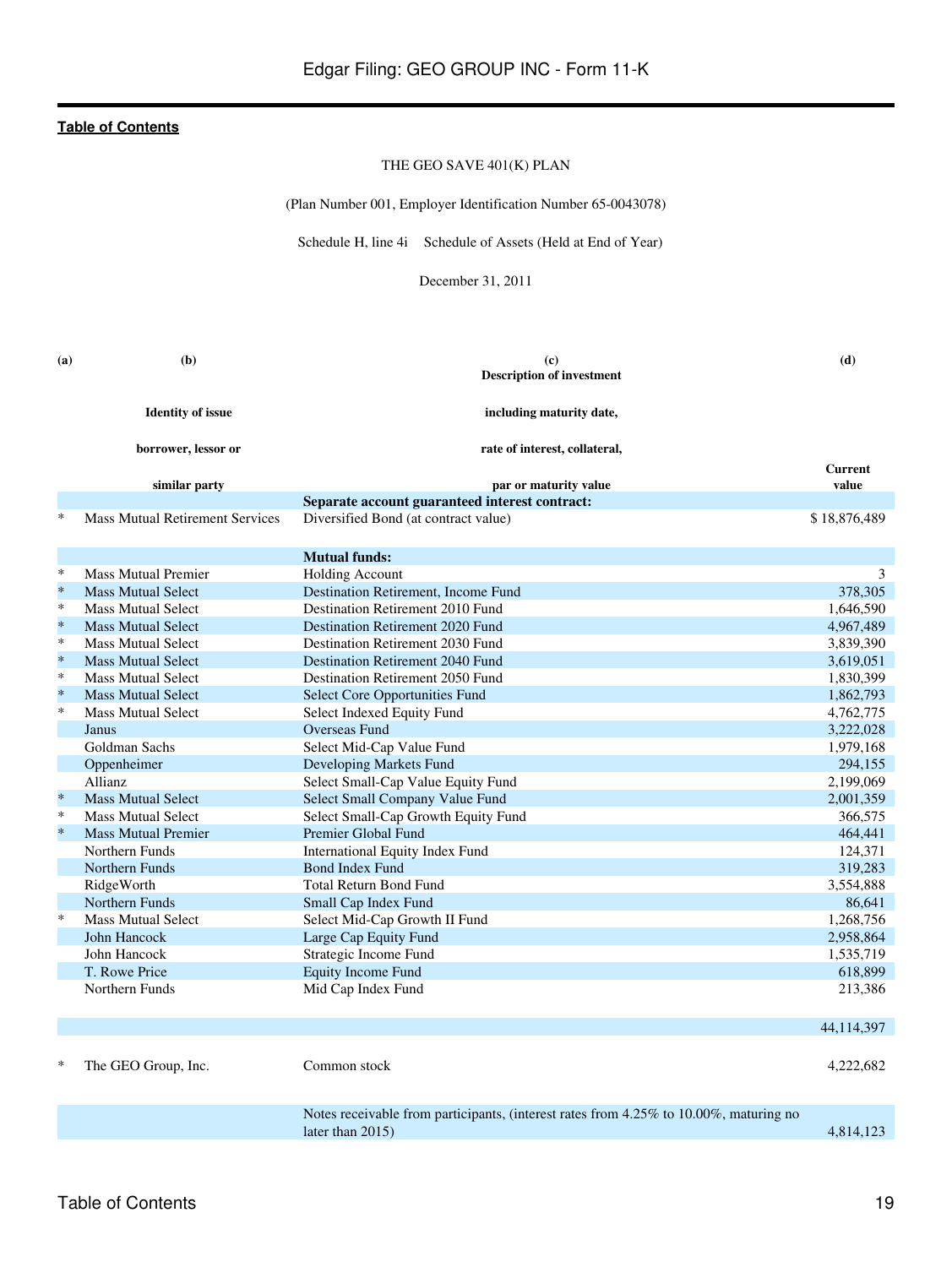\* Party-In-Interest as defined by ERISA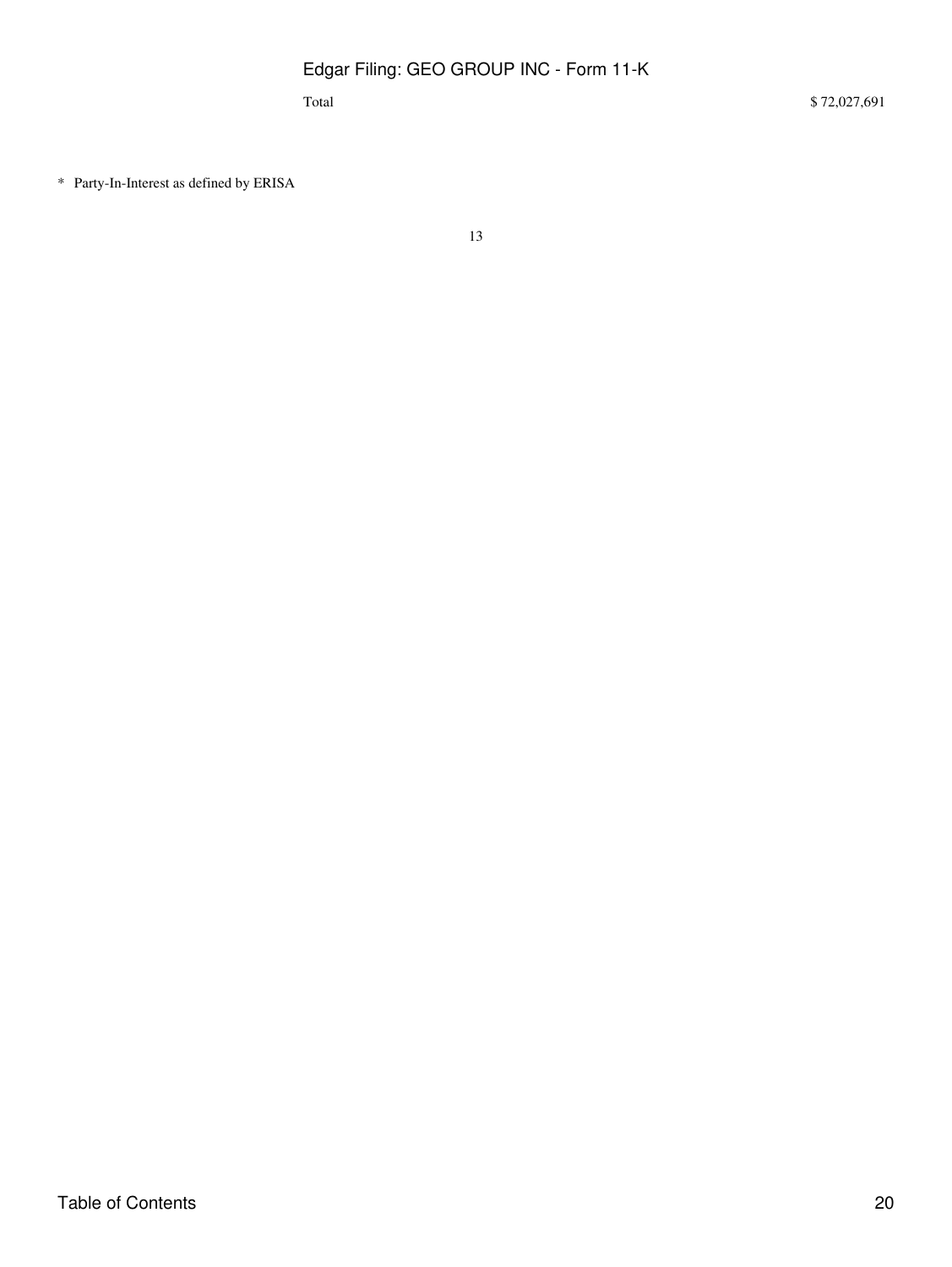### SIGNATURES

<span id="page-20-0"></span>Pursuant to the requirements of the Securities Exchange Act of 1934, the trustees (or other persons who administer the Plan) have duly caused this annual report to be signed on its behalf by the undersigned hereunto duly authorized.

The GEO Group, Inc.

Date: June 26, 2012 */s/ Brian R. Evans*

BRIAN R. EVANS Chief Financial Officer